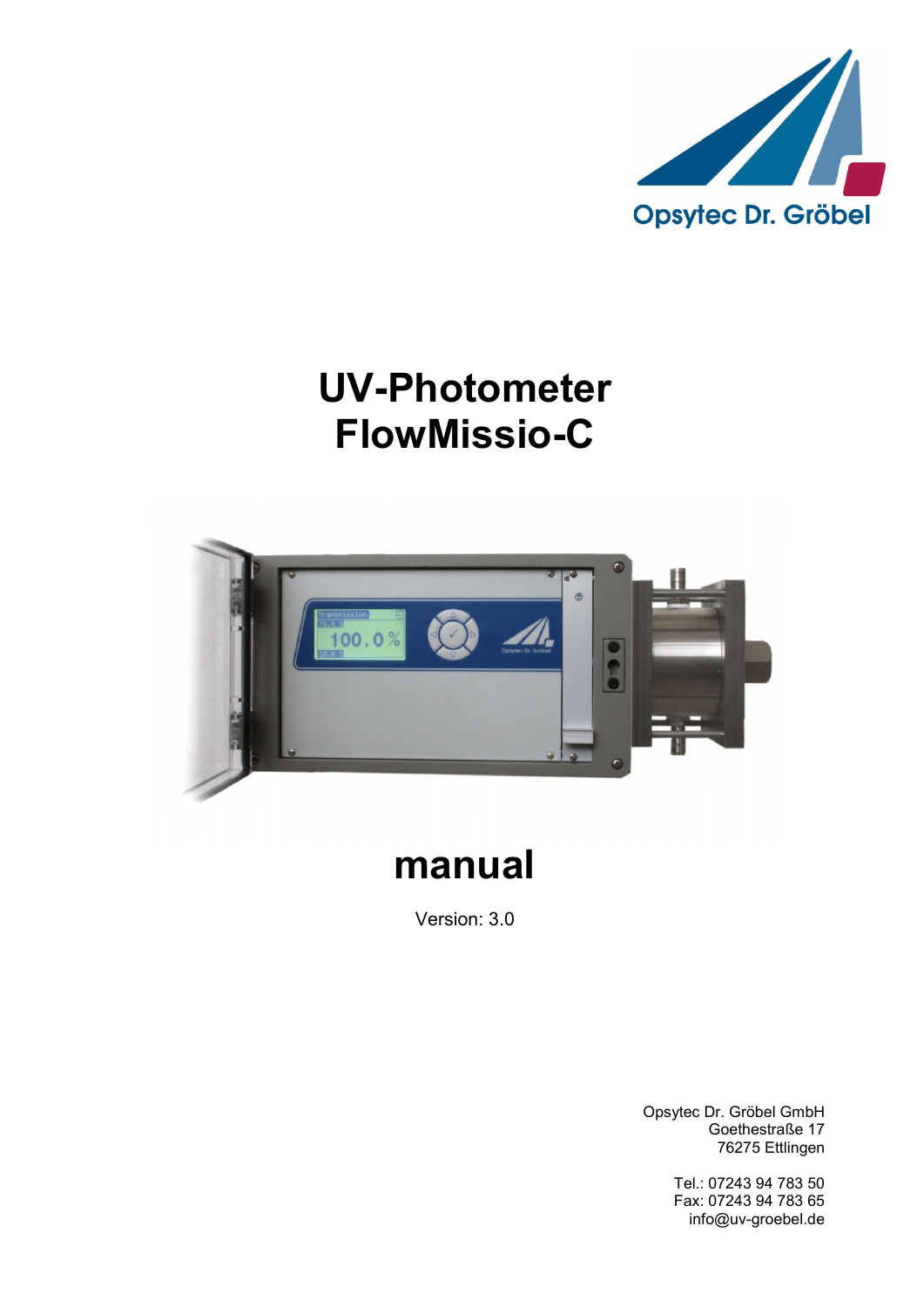# **Content**

| 2  |      |                                                      |  |  |
|----|------|------------------------------------------------------|--|--|
| 3  |      |                                                      |  |  |
| 4  |      |                                                      |  |  |
| 5  |      |                                                      |  |  |
| 6  |      |                                                      |  |  |
|    |      |                                                      |  |  |
|    | 7.1  |                                                      |  |  |
|    | 7.2  |                                                      |  |  |
|    | 7.3  |                                                      |  |  |
|    | 7.4  |                                                      |  |  |
|    | 7.5  |                                                      |  |  |
| 8  |      |                                                      |  |  |
| 9  |      |                                                      |  |  |
|    | 9.1  |                                                      |  |  |
|    | 9.2  |                                                      |  |  |
|    | 9.3  |                                                      |  |  |
| 10 |      |                                                      |  |  |
|    | 10 1 |                                                      |  |  |
|    | 10.2 |                                                      |  |  |
|    | 10.3 |                                                      |  |  |
|    |      | 10.4 Spare parts…………………………………………………………………………………………14 |  |  |
|    |      |                                                      |  |  |

# <span id="page-1-0"></span>1 Change history

| <b>Date</b> | Version | Changed by | <b>Comment</b>                 |
|-------------|---------|------------|--------------------------------|
| 31.03.00    | 1.0     | S. Rau     | <b>Build</b>                   |
| 30.08.00    | 1.0     | S. Rau     | Exchange of silica gel         |
| 19.11.01    | 1.1     | S. Rau     | Translation                    |
| 29.06.11    | 1.2     | S. Rau     | Update                         |
| 20.05.14    | 3.0     | Paravia    | <b>Update Controller Board</b> |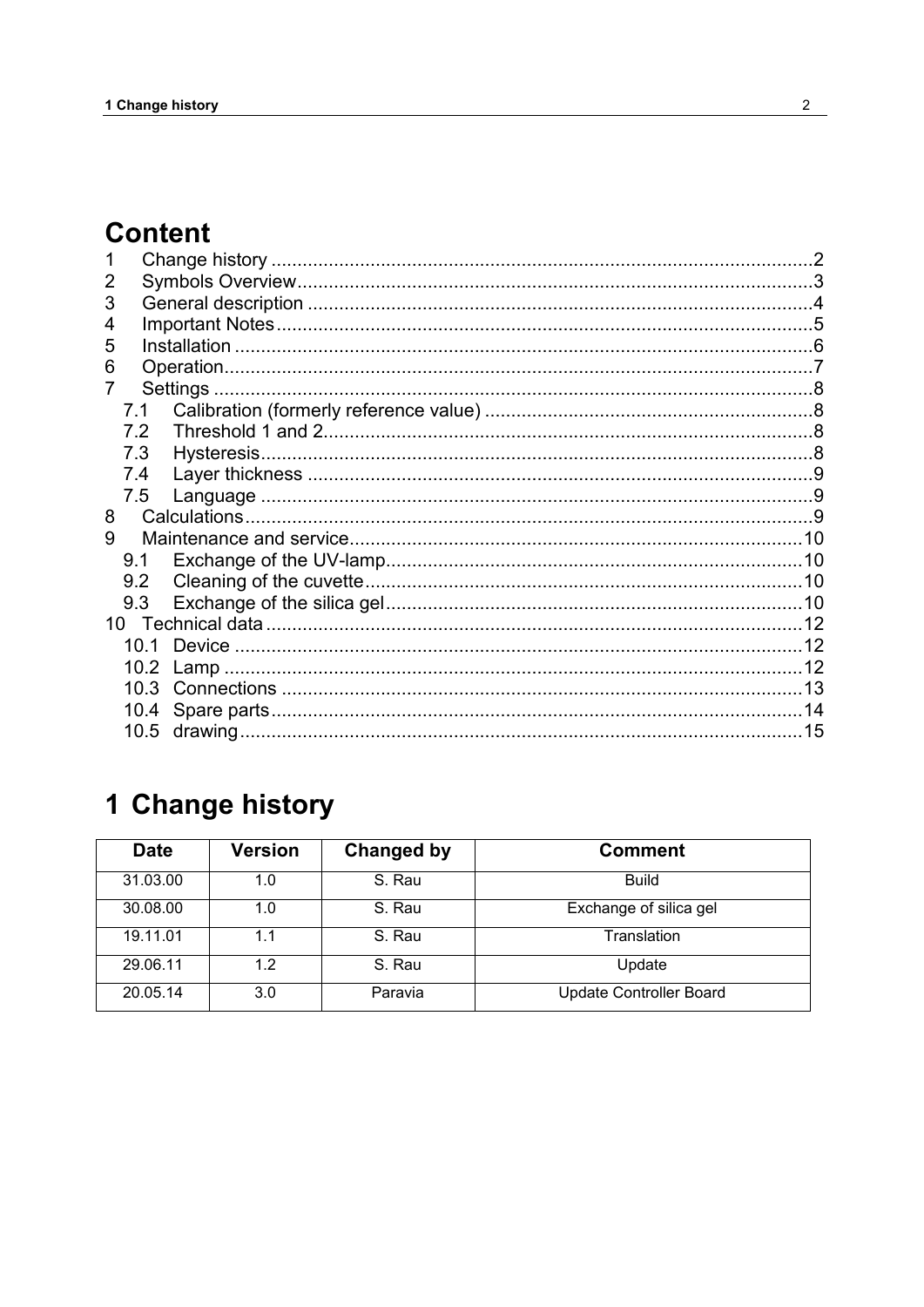# <span id="page-2-0"></span>**2 Symbols Overview**





Meaning:

Failure to observe the mentioned instructions can result in a damage of the device.



\*

Meaning:

Instructions are to be observed for the regular operation.

Meaning:

Optional functions, not available for every device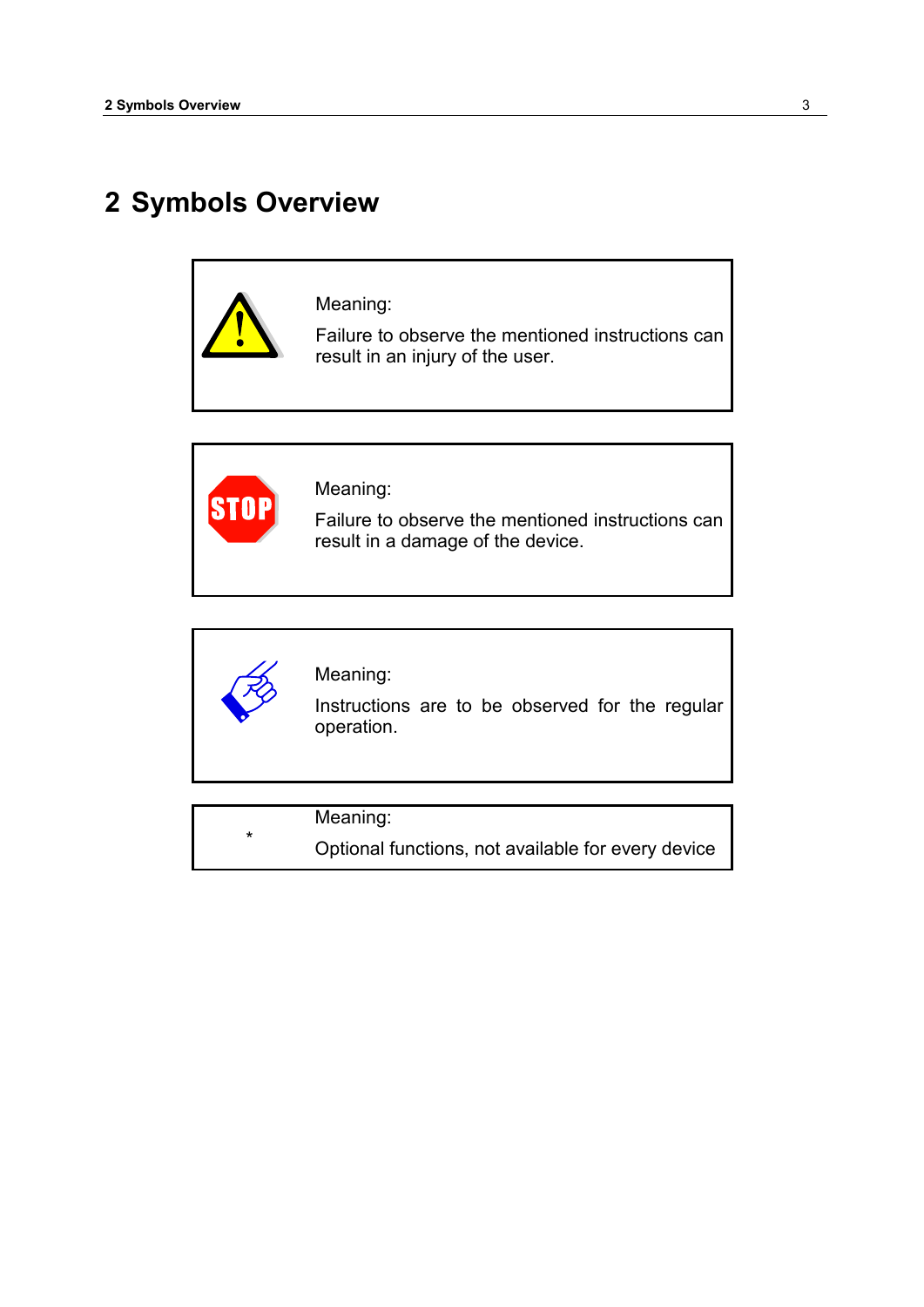## <span id="page-3-0"></span>**3 General description**

The flow process photometer FlowMissio-C is a double-beam photometer for the control of fresh and process water and other liquids at 254 nm. The photometer is outstandingly suitable for control of water quality in water plants or in production processes.

An internal sensor is measuring the power of the lamp and an external sensor the transmitted power of lamp. Transmission is calculated out of power ratio. A calibration factor allows the setup of the value of a calibration solution. The instrument comprises a 4-20 mA analog output, is menu driven and controlled via touch switches. For process controlling two variable switch thresholds are available.

The photometer is designed for an absorption path length of 50 mm. The graphical display shows the measured transmission and transmission for other pre-selectable absorption path length. Furthermore the absorption coefficients are displayed.

Two threshold values can be set and read out by external PLC contact.





Operate the FlowMissioC with closed housing only. The radiation of the UVC-lamp inside is harmful. Only trained technical personnel may open the equipment!

UV radiation is harmful for humans, animal and plant. Consider the protection regulations. Scattered light could lead to damages of the retina. Keep the transparent cover always closed.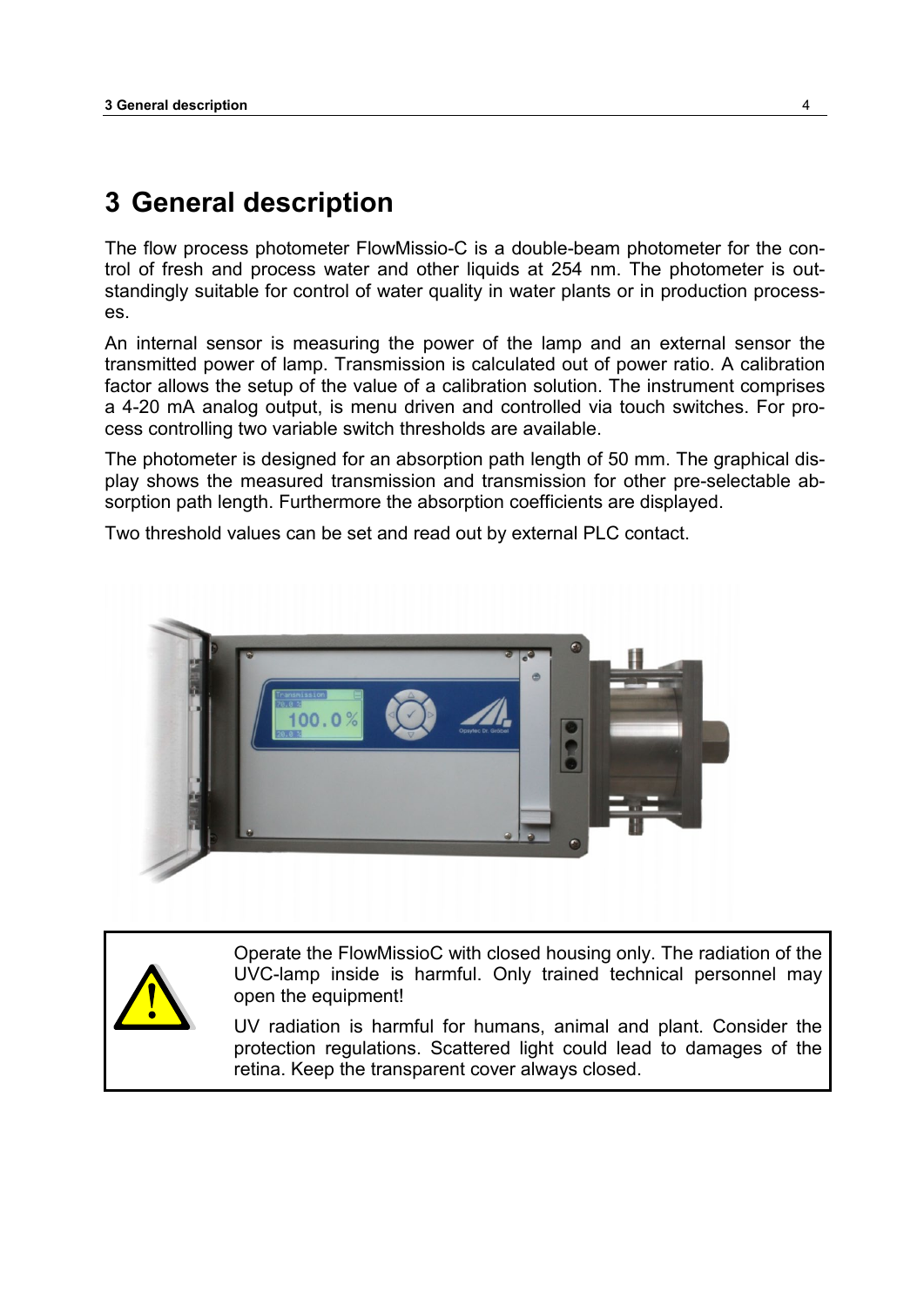# <span id="page-4-0"></span>**4 Important Notes**



The operation manual is to be read completely prior to the startup and operation of the system.



Before opening the system it has to be disconnected from the power supply and the absence of voltage is to be checked.



The system is equipped with UV-C lamp. There is a risk of photochemical damage of the eye, erythema and skin cancer. The operating staff is to be trained appropriately.

For protection of the operating staff, do not look into the lamp and do not expose the skin to UV radiation.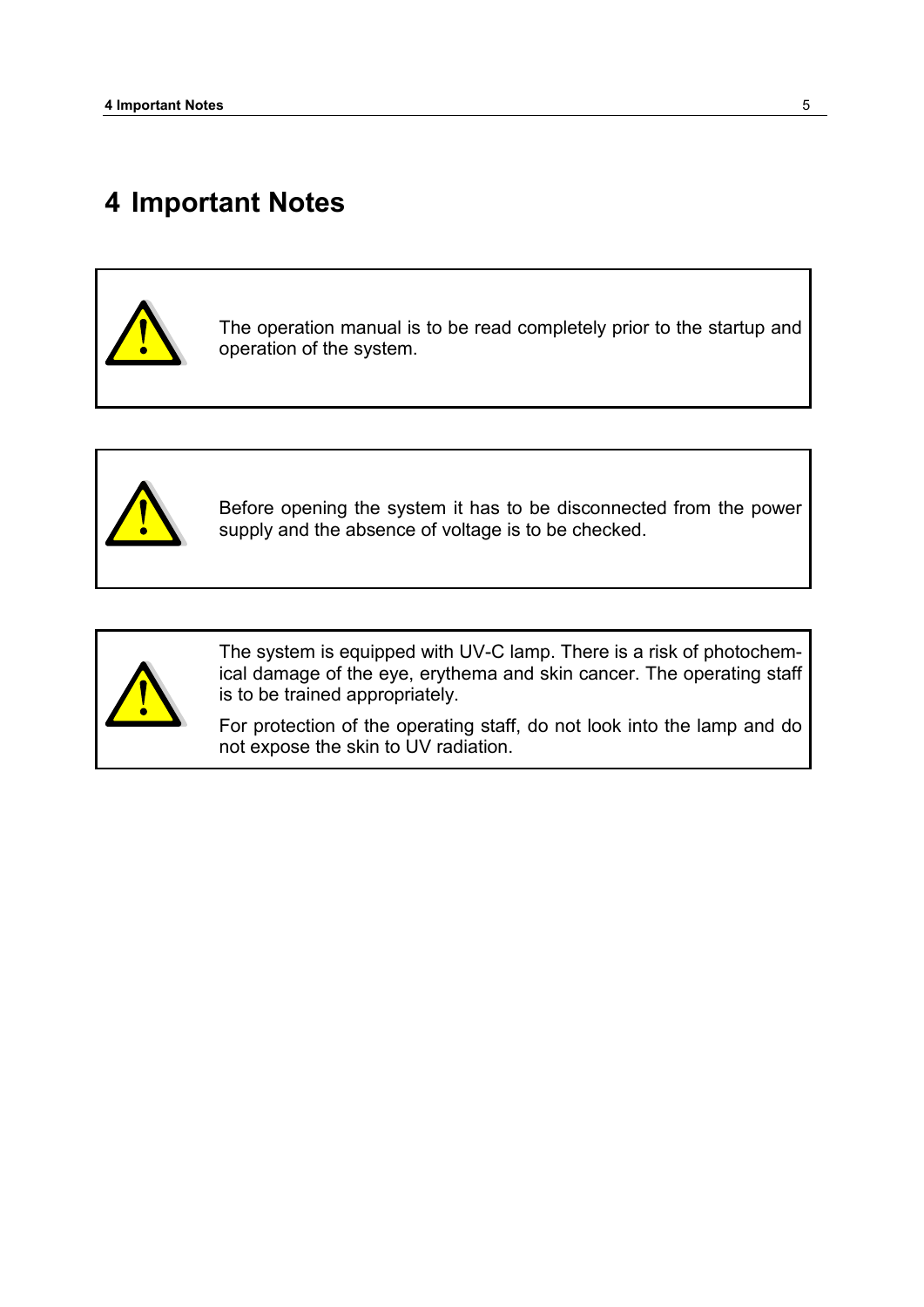## <span id="page-5-0"></span>**5 Installation**

Please read the operating instructions carefully, before taking the equipment in action. Consider particularly the connection of the clamps (see chapter: [Connections \)](#page-12-0). A wrong connection can lead to damages at the equipment

Connect water inlet and water outlet.

Then connect clamps and mains.

After the power on of the equipment the following start logo appears:



Afterwards the transmission measurement is started. The internal and the external sensor are simultaneous measuring. This results in stable measuring values already during warming-up of the lamp. So warming-up phase of 90 s is short, but recommended.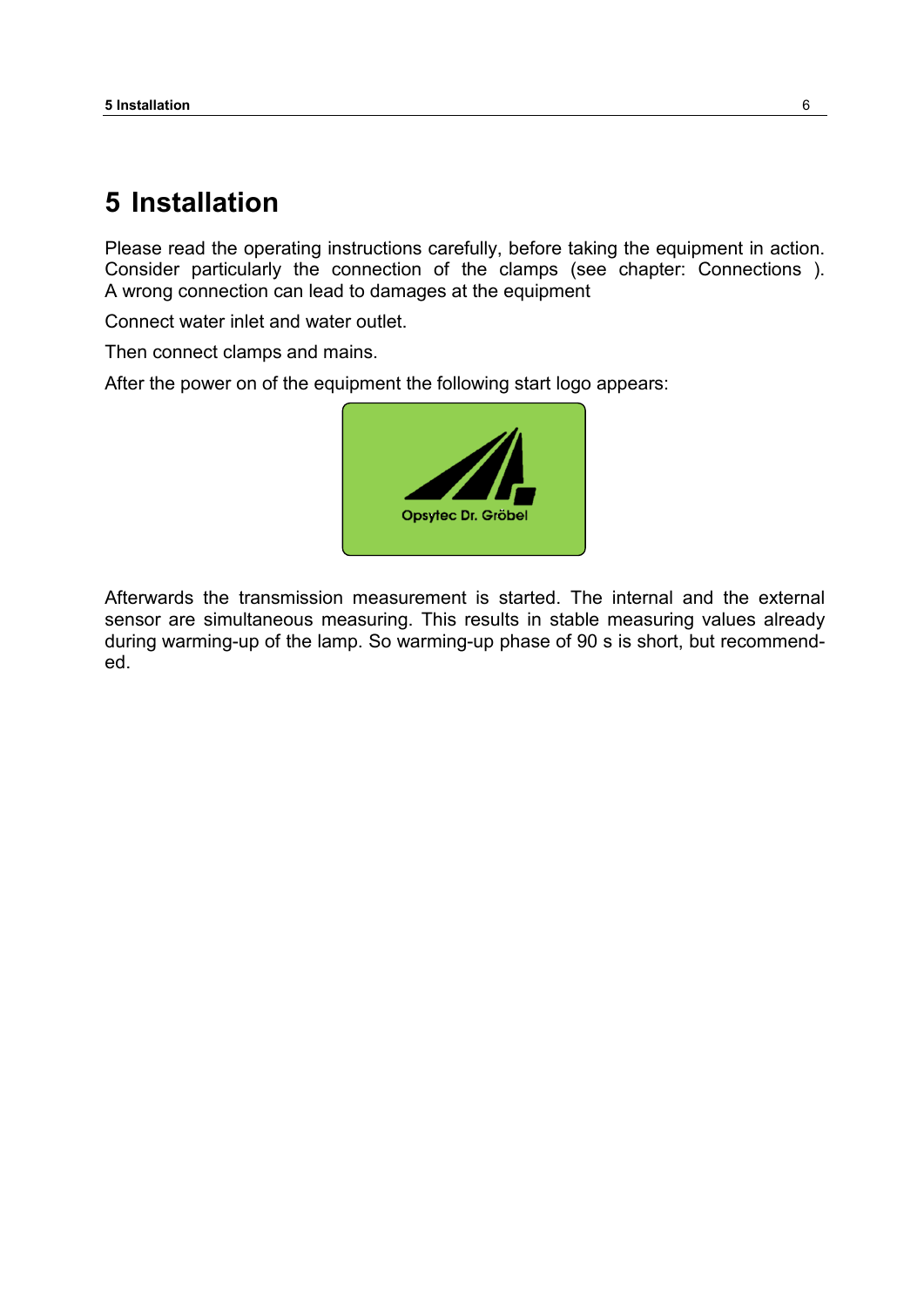## <span id="page-6-0"></span>**6 Operation**

After the first measurement the display shows the actual transmission:



This value is directly determined using the two sensor signals.

Use the cursor keys  $\triangleleft$ ,  $\triangleright$  to change screens.





Screen 2, showing thresholds Screen 3, showing calculated transmission and extinction coefficients

In screen 2 the threshold values are shown in lower left and upper left corner. Upper left corner shows threshold 1, lower left corner shows threshold 2. Inverted text highlights reached thresholds.

In the upper right corner the threshold are indicated with a two line pictogram. Again: upper line indicates threshold 1, lower line indicates threshold 2. In this example the threshold 2 is reached.

In screen 3 the measured transmittance in percent is displayed as  $T(50)$ . This value is directly determined using the two sensor signals.

The extinction coefficient k on the left side and the decadic extinction coefficient m on the right side are shown as well.

The calculated transmittance is shown as T ( XX) on the bottom for an adjustable layer thickness. In the example above this layer thickness is 10 mm.

The formulas for these calculations are shown in chapter Calculations.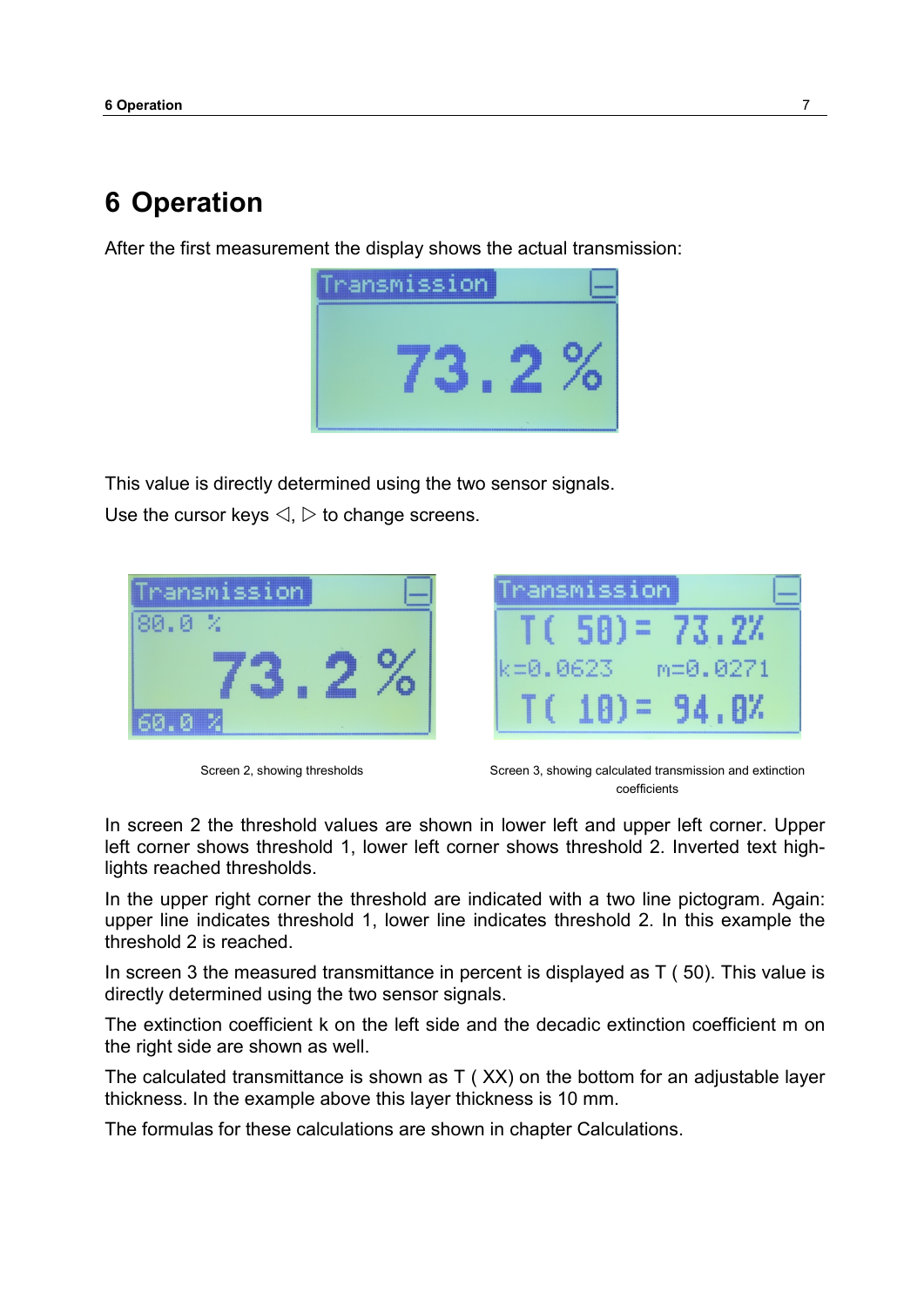# <span id="page-7-0"></span>**7 Settings**

To enter main menu press the  $\checkmark$  key.

Use the four cursor keys  $\triangle, \triangleright, \triangle, \triangledown$  and the center ok key ( $\triangle$ ) to navigate through the menu. Inverted text highlights the selected menu item.

To confirm the selected function press the  $\checkmark$  key.

Setup ilibration hreshold hreshold 2 Hysteresis layer thickness Deutsch

If you press the  $\triangleleft$  key on the menu, you will be back in the measurement mode.

### <span id="page-7-1"></span>**7.1 Calibration (formerly reference value)**

This submenu option allows you to recalibrate the FlowMissio. Fill the cuvette with the reference liquid (e.g. distilled water) of known transmission for calibration. Don't start recalibration before measurements are stable.

Use  $\triangle, \triangleright, \triangle$  and  $\triangledown$  keys to set desired reference value. Confirm with  $\checkmark$  to start the recalibration. The FlowMissio determines a calibration factor for the actual measurement made to achieve the reference value. This calibration factor is stored and you are back in the main menu.

Press  $\triangleleft$  for 2 seconds to abort calibration.

### <span id="page-7-2"></span>**7.2 Threshold 1 and 2**

This menu option permits successive changing of the threshold levels for the two external switching PLC contacts. Use  $\triangle \triangleright$ ,  $\triangle$  and  $\triangledown$  keys to set desired value. Confirm with  $\checkmark$  or press  $\leq$  for 2 seconds to abort.

### <span id="page-7-3"></span>**7.3 Hysteresis**

This menu option permits successive changing of the hysteresis. Use  $\triangle, \triangleright, \triangle$  and  $\triangledown$ keys to set desired value. Confirm with  $\checkmark$  or press  $\checkmark$  for 2 seconds to abort.



Theshold and hysteresis values change the external PLC contacts. A contact is active if transmission is higher than **threshold value plus hysteresis value** and stays active until transmission is lower than **threshold value minus hysteresis value.**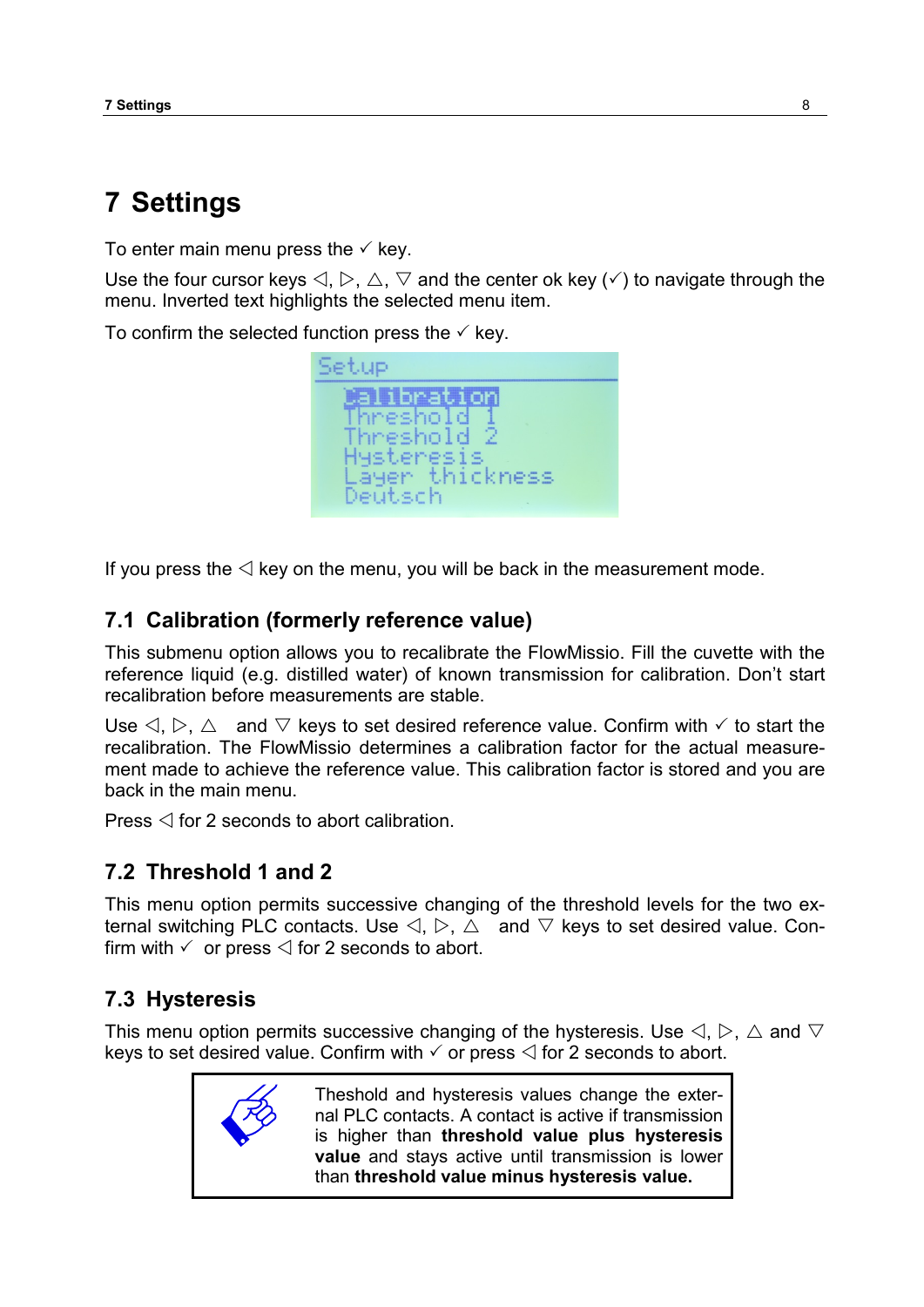#### <span id="page-8-0"></span>**7.4 Layer thickness**

This submenu permits configuration of the layer thickness for transmittance calculation. A change of the layer thickness is possible from 1 mm to 999 mm in 1 mm steps.

#### <span id="page-8-1"></span>**7.5 Language**

<span id="page-8-2"></span>Language can be set to English or German with  $\checkmark$  key.

### **8 Calculations**

The UV photometer FlowMissio C is a two-ray photometer. It consist of a UVC lamp and two detection channels. The first detection channel is measuring constantly the lamp power  $I_{Lamp}$ . The second detection channel is measuring constantly the transmitted lamp power  $I<sub>Trans</sub>$ . Using these two values the transmission  $T(50)$  is calculated:

$$
T(50) = c * \frac{I_{Trans}}{I_{Lamp}}
$$

The constant c is a calibration factor, which is determined in the menu reference value (see [Calibration \(formerly reference value\)](#page-7-1). During production this value is set to one.

The extinction coefficient k is calculated from the transmission T(50) using the following formula:

$$
k = \frac{-\ln(T(50))}{d}
$$

In this formula d is the thickness of the cuvette in centimeter.

The calculation of the decadic extinctions coefficient uses the logarithm rule  $lg(x)=lg(e)^*ln(x)$ . Only the extinction coefficient must be multiplied by  $lg(e)$  and the result is the decadic extinction coefficient m.

For the calculation of the transmission  $T(x)$  for an adjustable layer thickness dx (in cm) the following formula is used:

$$
T(x) = e^{\frac{\ln(T(50))^*d_x}{d}}
$$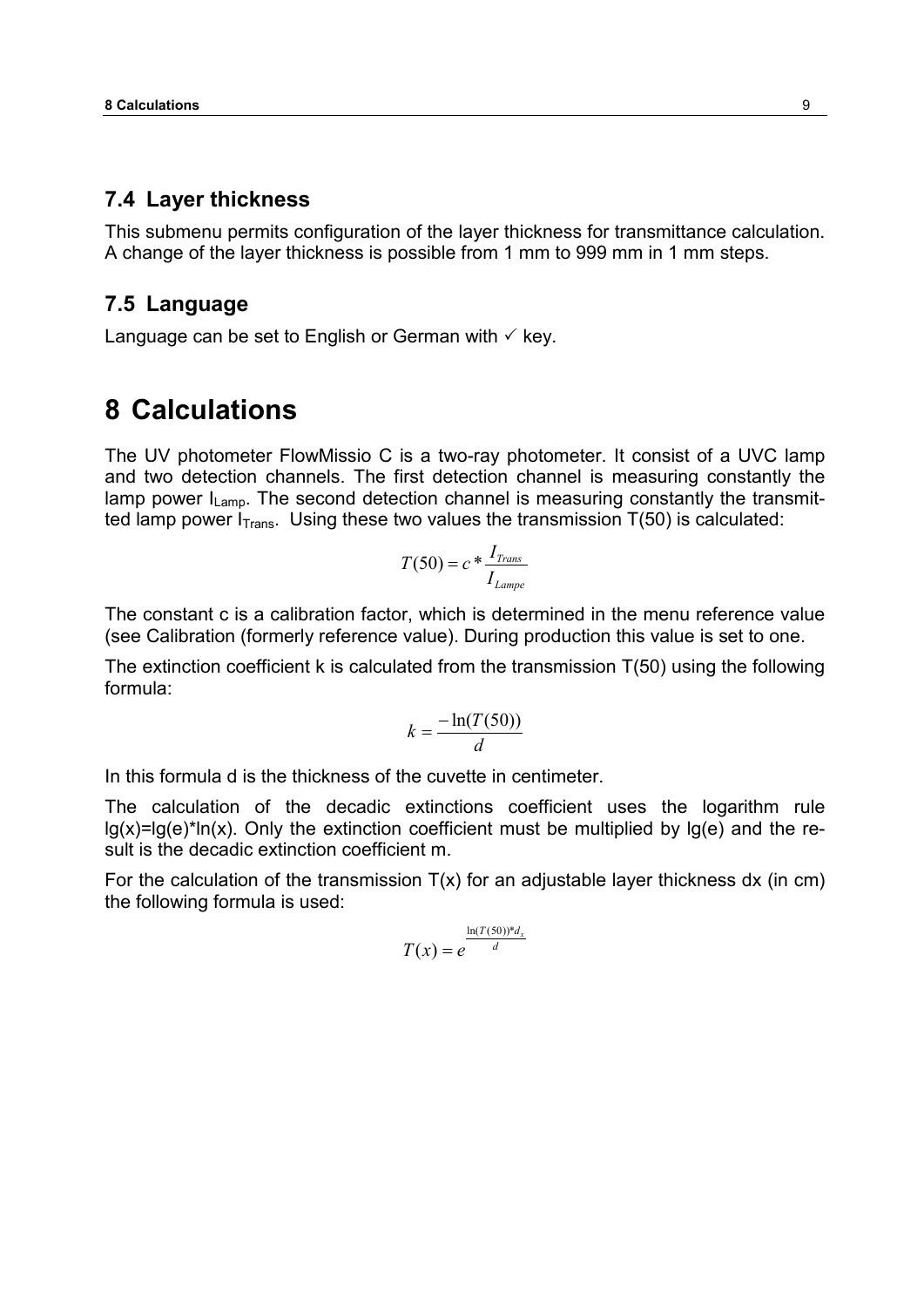# <span id="page-9-0"></span>**9 Maintenance and service**

The UV photometer FlowMissio C does not require a lot of maintenance and care servicing. The assigned UV lamp should be changed after 2000 operation hours (2  $\frac{1}{2}$ ) months).

### <span id="page-9-1"></span>**9.1 Exchange of the UV-lamp**

Switch-off the supply voltage for the photometer. Open the transparent cover and flip it to the side. The lamp insert is attached at the right hand side of the housing. Open the two retaining screws and pull the module out. Put the new module into the guidance and fasten it with the retaining screws. Check the calibration with distilled water and recalibrate if necessary (see [Calibration \(formerly reference value\)](#page-7-1).

### <span id="page-9-2"></span>**9.2 Cleaning of the cuvette**

Only the cuvette is sensitive to impurities. It should be cleaned regularly at least with each lamp change. To clean the cuvette, switch off the supply voltage. Ensure that the cuvette is pressure-free.

Avoid a vacuum during removing the water from the cuvette. Always keep the water inlet open.



Disconnect the plug from the sensor. Open thereafter the four knurled nuts at the cuvette. Now, you can remove the sensor plate.

Clean the two windows and the cuvette. Check the sealings. Sealings with the smallest damage have to be exchanged. Assemble the cuvette in reverse order again. Bolt the knurled nuts and attach the connector to the sensor.

Test tightness of the cuvette and test the calibration.

### <span id="page-9-3"></span>**9.3 Exchange of the silica gel**

Silica gel is inside the housing. This prevents the window from getting misty.

For the exchange of the desiccant the housing must be opened. To open the housing turn the screw on the right hand side of the housing approx. 90° counterclockwise. Now you can flip the front housing with the cuvette to the left. Remove the bags with the desiccant from the housing. These bags are fastened with cable straps to the housing. This is only a transport lock. The cable straps must be cut to remove the bags.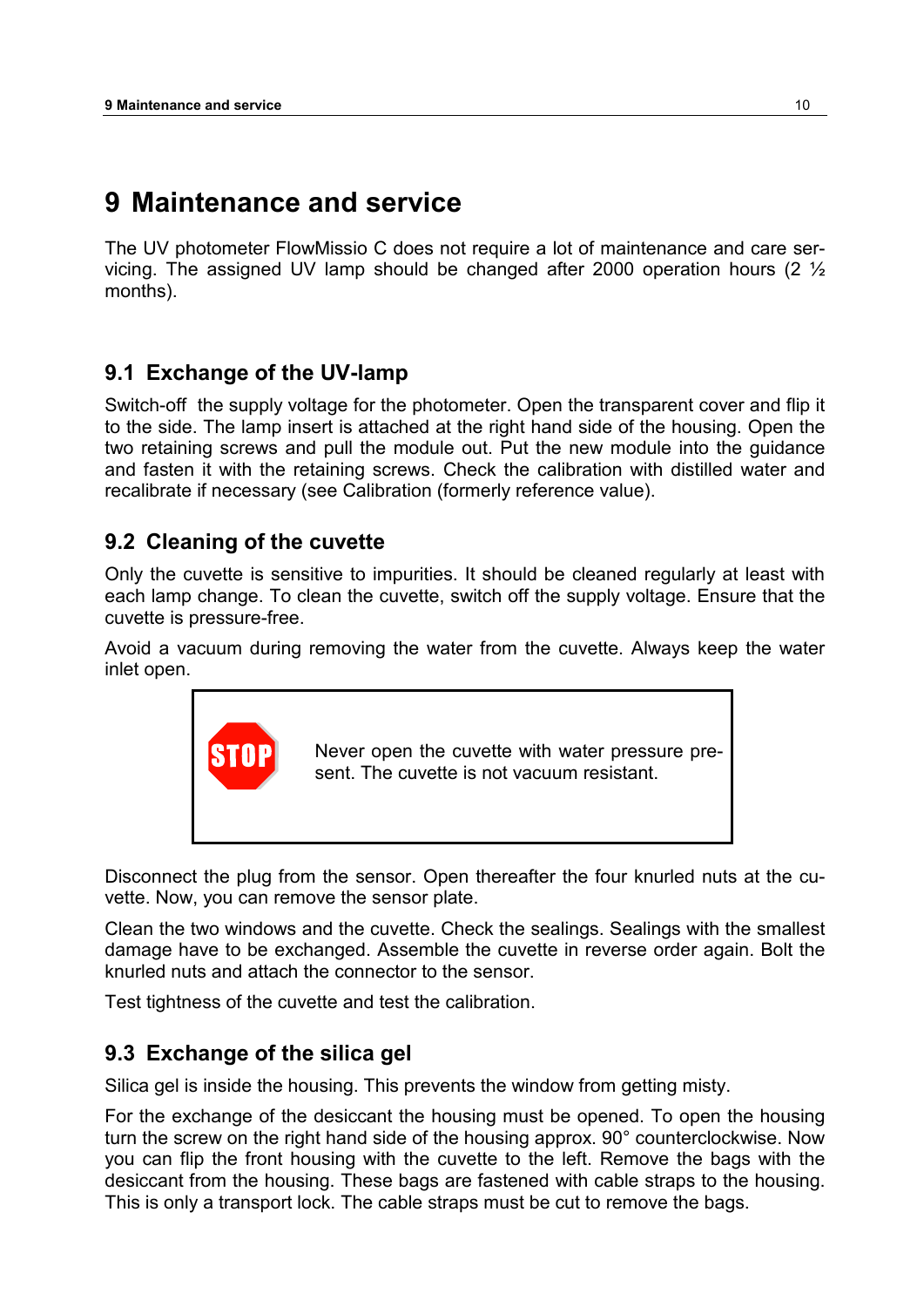Put new desiccant into the housing. The function of the bags will remain longer, if you put more bags into the housing. Now close the housing again. Be sure the housing is closed and no cables are jammed. Also note that the transparent front cover should always be closed. Close the cable inlets at the terminal box when no cable attached.

This prevents humidity from entering the housing and the windows from getting misty.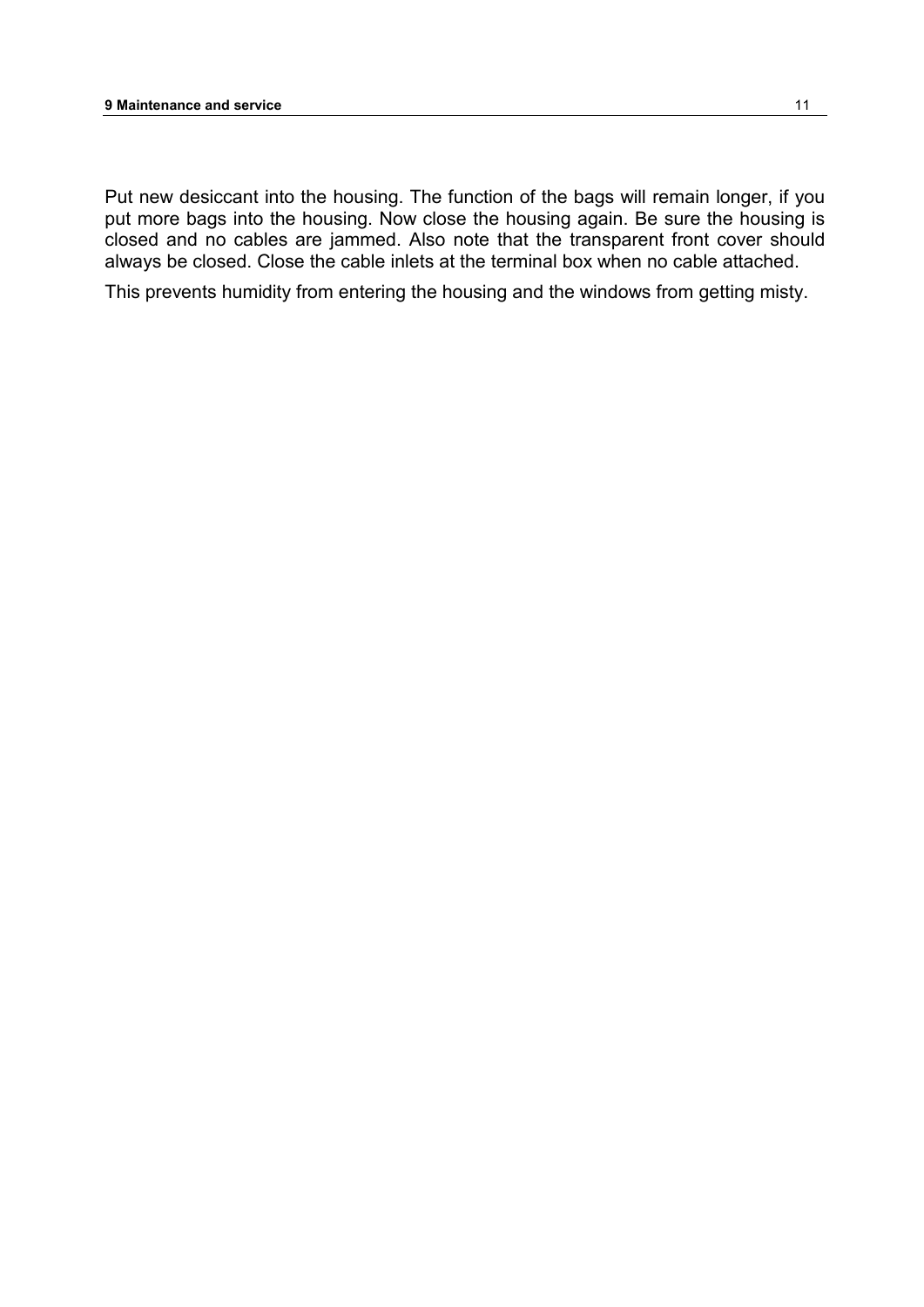# <span id="page-11-0"></span>**10 Technical data**

### <span id="page-11-1"></span>**10.1 Device**

| Device number         | : 830701                             |  |
|-----------------------|--------------------------------------|--|
| <b>Dimensions</b>     | : approx. 400 x 250 x 340            |  |
| Weight                | : 12.1 kg                            |  |
| Operating temperature | : 0 to 40 $^{\circ}$ C               |  |
| Housing               | $:$ IP65                             |  |
| Signal output         | : 2 voltage free commutators 250V/1A |  |
| Analog output         | $: 4 - 20$ mA, $20$ mA=110%          |  |
| Power supply          | : 100 - 240 V / 50 60 Hz / 500 mA    |  |

### <span id="page-11-2"></span>**10.2 Lamp**

| Lamp            | : low pressure Mercury vapor lamp, ozone free |
|-----------------|-----------------------------------------------|
| Power           | : 4 Watt                                      |
| Current         | : 30 mA                                       |
| Lifetime        | : about 2000 h                                |
| Running voltage | : 150 V                                       |
| Initial voltage | : 190 V                                       |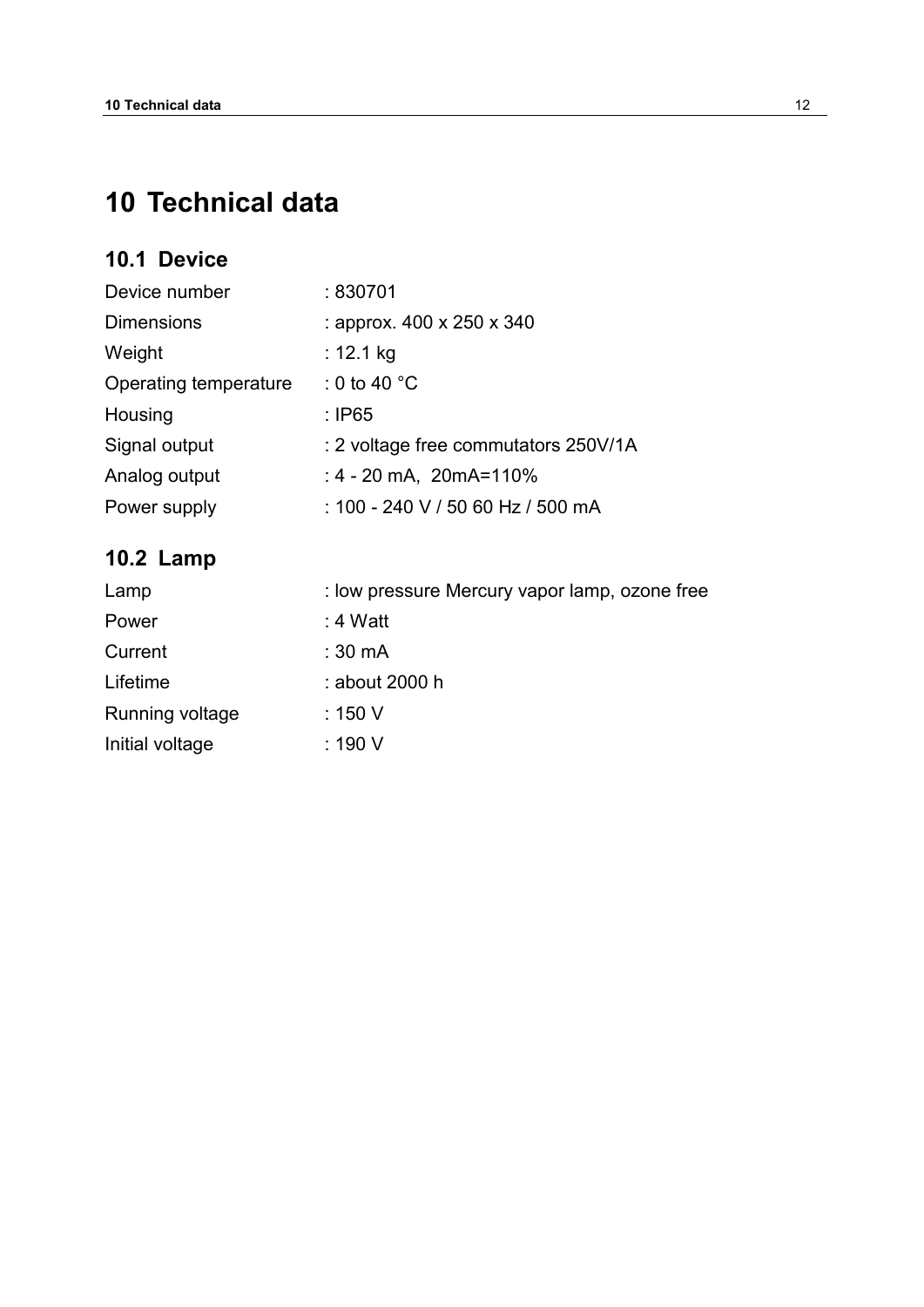### <span id="page-12-0"></span>**10.3 Connections**

| X1             |                |                                     |
|----------------|----------------|-------------------------------------|
|                | $\mathbf{1}$   | PE                                  |
|                | $\overline{2}$ | L1                                  |
|                | 3              | N                                   |
| X <sub>2</sub> |                |                                     |
|                | $\mathbf{1}$   | PE                                  |
|                | $\overline{2}$ | NO theshold 1 (similar: alarm)      |
|                | 3              | NC theshold 1 (similar: alarm)      |
|                | 4              | Alarm                               |
|                | 5              | NO theshold 2 (similar: Pre-alarm)  |
|                | 6              | NC theshold 2 (similar: Pre-alarm)  |
|                | 7              | Pre-alarm                           |
| X <sub>3</sub> |                |                                     |
|                | 1              | PE                                  |
|                | 2              | 4-20 mA High = 0-110%               |
|                | 3              | 4-20 mA Low                         |
| X4             | <b>RS232</b>   | 1200Baud, 8 Data, 1 Stop, None      |
|                | 1              | <b>Transmit Data</b>                |
|                |                | (TxD - connect with Pin 2 at PC)    |
|                | $\overline{2}$ | Receive Data                        |
|                |                | (Rxd - connect with Pin 3 at PC)    |
|                | 3              | Ground                              |
|                |                | (Ground - connect with Pin 5 at PC) |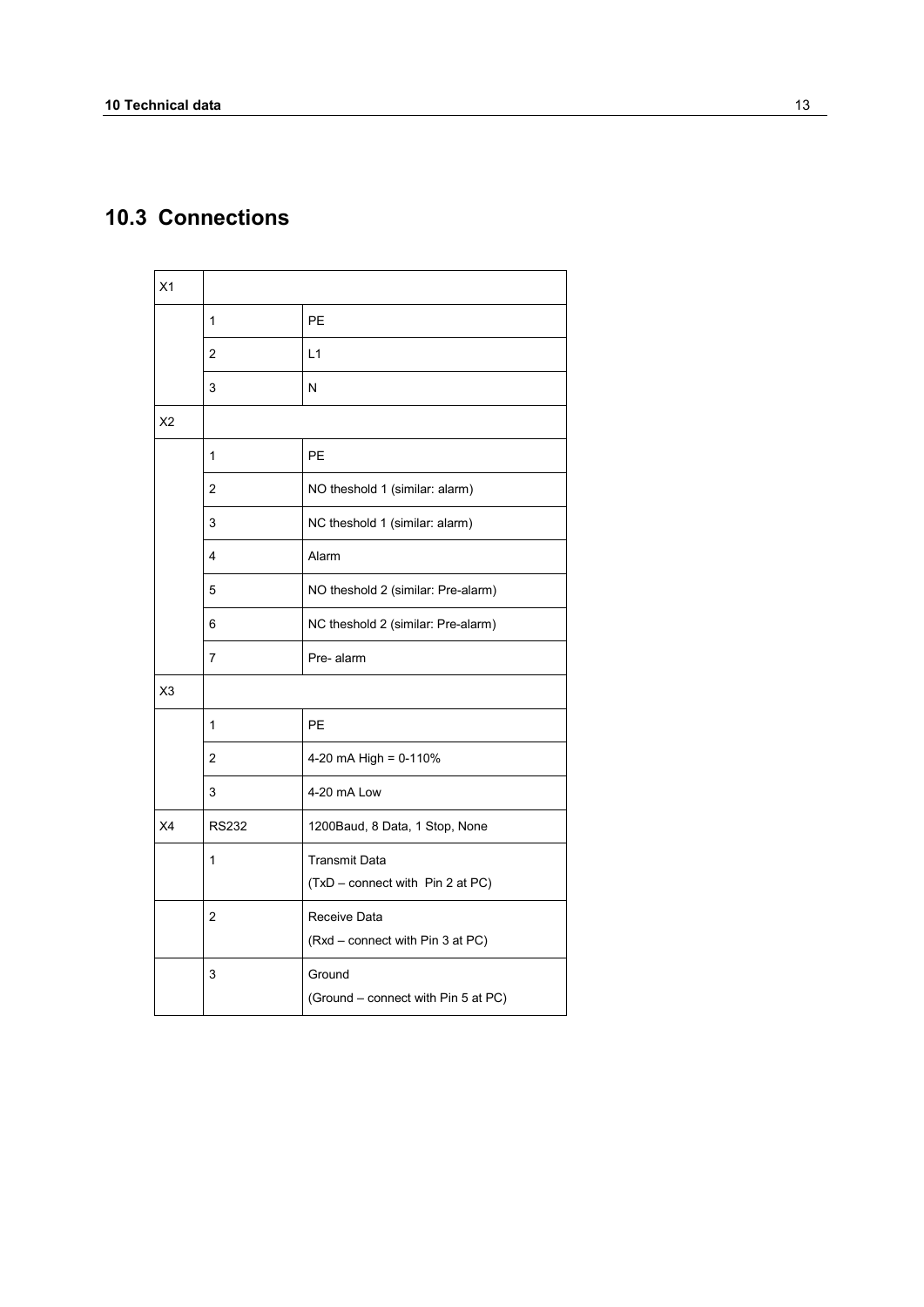# <span id="page-13-0"></span>**10.4 Spare parts**

| <b>Description</b>  | Order number |
|---------------------|--------------|
| Lamp insert         | 93070101     |
| Sealing set cuvette | 93070102     |
| Silica gel          | 93070103     |
| UVCS Sensor         | 810312       |
|                     |              |
|                     |              |

Subject to changes